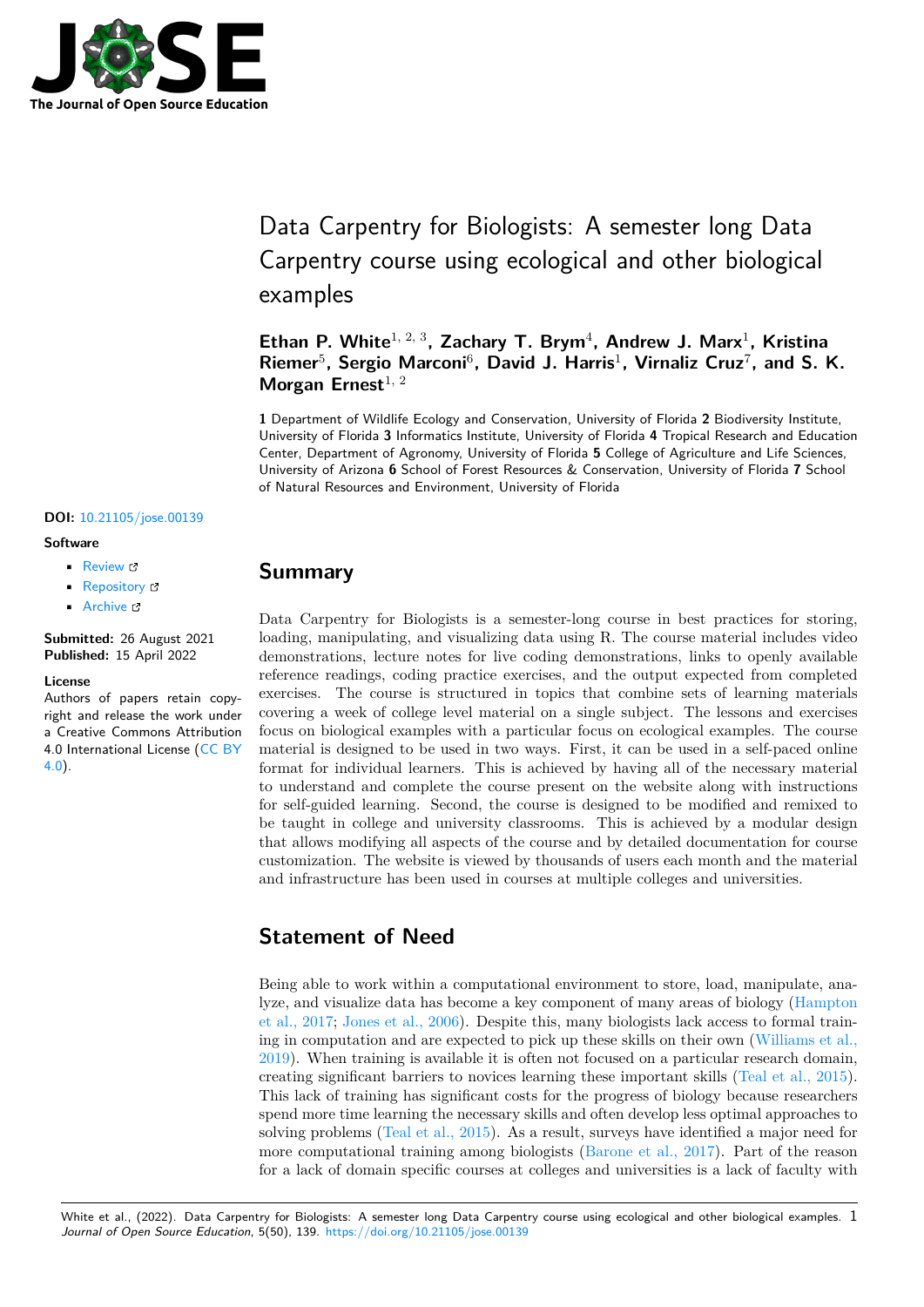

either the time or expertise to develop a new course in scientific computing. For example, a recent survey identified lack of expertise, training, and time as important barriers to faculty for developing undergraduate training in bioinformatics (Williams et al., 2019).

The 'Data Carpentry for Biologists course' is designed to help overcome a variety of these training impediments. The materials can be used as is or modified by instructors developing a scientific computing course for either in-person or onl[ine courses. The webs](#page-4-2)ite is also designed to be used by students as an independent self-guided course.

# **Features**

### **General instructional design**

The course is focused on teaching practical computational skills in a domain specific context that is directly applicable to ecologists and biologists more broadly. Many general computing courses start with the foundations of computer programming, but this can be demotivating for domain specialists who are learning computing to accomplish specific data management and analysis tasks. In addition, some learning theories, such as Constructivism, suggest that students learn by incorporating new ideas into their existing knowledge (Bada & Olusegun, 2015), thus general computing courses could also make learning inherently more difficult for students. Therefore this course follows the broader Data Carpentry philosophy of focusing on teaching the skills students need using familiar data and common computational challenges encountered within their scientific domains (Teal et al., [2015\). To accomplish thi](#page-4-5)s the course uses a number of real ecological datasets and the coding demonstrations and exercises focus on common tasks in the analysis of biological data.

The course is built around the "I do, we do, you do" approach to teaching where first t[he instructor de](#page-4-3)monstrates how to do something, then the students work on an example with the instructor present to help and answer questions, and finally the students work on additional examples independently. This approach is based on explicit instruction principles, which leverage the benefits of active-learning without leaving students who are less comfortable with the material feeling lost (Archer & Hughes, 2010; Rosenshine, 1987). This approach, described as "a systematic method of teaching with emphasis on proceeding in small steps, checking for student understanding, and achieving active and successful participation by all students" (Rosenshine, 1987, p. 34), is useful for teaching introductory computing to scientists because it gra[dually builds comfort and](#page-4-6) [competence](#page-4-7) [for a](#page-4-7)ll students in this essential foundation of research.

A standard lesson starts with a brief introduction to the concept being taught and why it is important. This is followed in the [classroom by a live co](#page-4-7)ding demonstration of the first piece of the material. During and following the demonstration students have the opportunity to ask questions. The class is then assigned a short exercise designed to reinforce and check understanding on the material. While working on the exercise students ask additional questions and the instructor looks for students who are struggling with the concept and engages them to help work through whatever challenge they are facing. The next small chunk of material is then presented. Additional exercises are provided for the students to work on outside of class to further reinforce the material and help the students engage with more complex and integrated approaches to what they are learning.

White et al., (2022). Data Carpentry for Biologists: A semester long Data Carpentry course using ecological and other biological examples. 2*Journal of Open Source Education*, 5(50), 139. https://doi.org/10.21105/jose.00139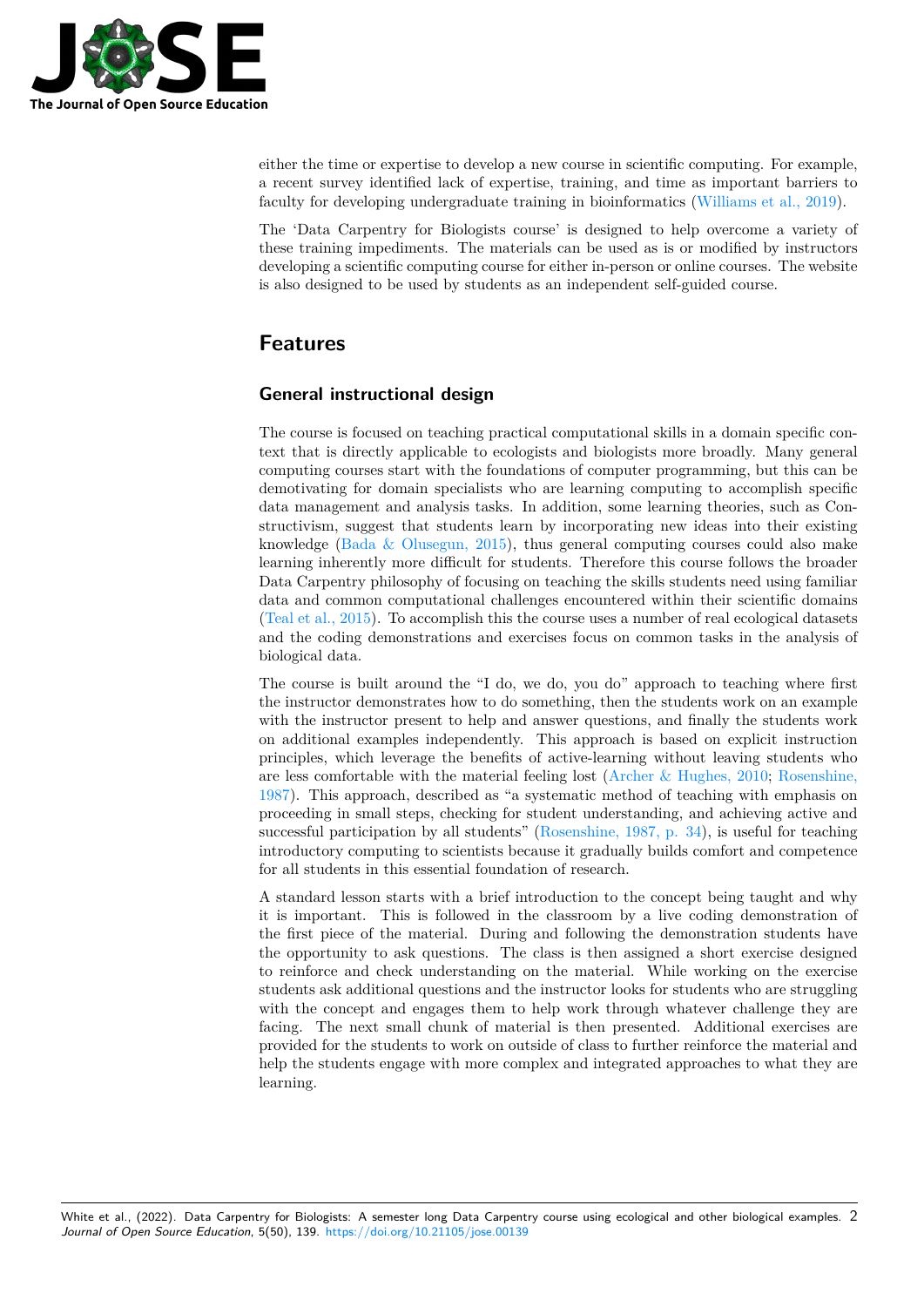

### **Self-guided online learning**

All course material is available online at https://datacarpentry.org/semester-biology and the site includes instructions for self-guided learning. All of the video coding demonstrations are available on a dedicated YouTube playlist. To mimic explicit instruction as much as possible in an online format, online lessons are broken down into a series of short videos and exercises, just like in a [classroom environment. Students watch a s](https://datacarpentry.org/semester-biology)hort video and then are provided an exercise that reinforces and checks the understanding of material in that video. An [entire lesson is made up of](https://youtube.com/playlist?list=PLD8eCxFKntVH5EJmTBaZXWaU8cM_T9Lfl) a series of videos and exercises followed by a link to the remaining exercises for that lesson.

In order to allow self-guided students to check to make sure they understand the exercises, the expected output for each exercise is included on the website. This allows the learner to self-evaluate and troubleshoot their solution to the exercise, while still keeping the code solutions private for use in grading in traditional classroom settings. This is also beneficial to students using this material in traditional courses because it helps remove any uncertainty about exactly what each exercise expects the learner to do.

### **Basis for other college and university courses**

The course is designed to be modified and remixed to meet the needs of the particular instructor and students and allow using the material broadly across college and university classrooms. This allows faculty who have enough expertise to teach an introductory R course, but who lack either the time or expertise to develop the course, to be able to teach this course at their institutions. To facilitate this, the course site has a modular design that allows modifying and remixing exercises, assignments, readings, and coding lessons, along with detailed documentation for doing so (https://datacarpentry.org/semester-biology/ docs/).

Access to a separate private repository that includes the code solutions for all of the exercises is available to instructors at colleges and universities by opening an issue in the main course repository (https://github.co[m/datacarpentry/semester-biology/\). This al](https://datacarpentry.org/semester-biology/docs/)[lows t](https://datacarpentry.org/semester-biology/docs/)he code solutions to the exercises to be shared among instructors while still enabling the use of the exercises for summative evaluation purposes.

The course material and [infrastructure is and has been used for a number of c](https://github.com/datacarpentry/semester-biology/)ollege and university courses including:

- Data Science for Biologists at Virginia Commonwealth University
- Data Science for Agriculture at Oklahoma State University
- Data Visualization for Plant Pathologists at the University of Florida
- Data Science for SAFS at the University of Washington
- [Data Carpentry for Pharma](https://catherinehulshof.github.io/Fall2020-biology/)cists at the University of Health Sciences and Pharmacy [in St. Louis](https://palderman.github.io/DataSciAg/)
- [R Programming for Biologists](https://ufvegpathology.github.io/phyto-data-viz/) at Stonehill College
- [Data Carpentry for Eco](https://sr320.github.io/course-fish497-2018/)logists at the University of Georgia
- [Introduction to Data Analysis fo](https://ory-data-science.github.io/semester-pharmacy/)r Aquatic Sciences at the University of Washington
- Data Science in Omics Introduction at Oklahoma State University
- [Ecoinformatics](https://www.stonehill.edu/summer-courses-2021/undergraduate-courses/bio316a/) at Kenyon College
- [Data Management for Biologis](https://mvevans89.github.io/ECOL-8030/)ts at the University of Minnesota
- [Introducing Agroecology: The Basics of Agroecolo](https://sr320.github.io/course-fish274-2019/)gy for Practitioners at the Uni[versity of Florida](https://hoytpr.github.io/bioinformatics-semester/)
- [Data Science w](https://globalecologybiogeography.github.io/Ecoinformatics/)ith R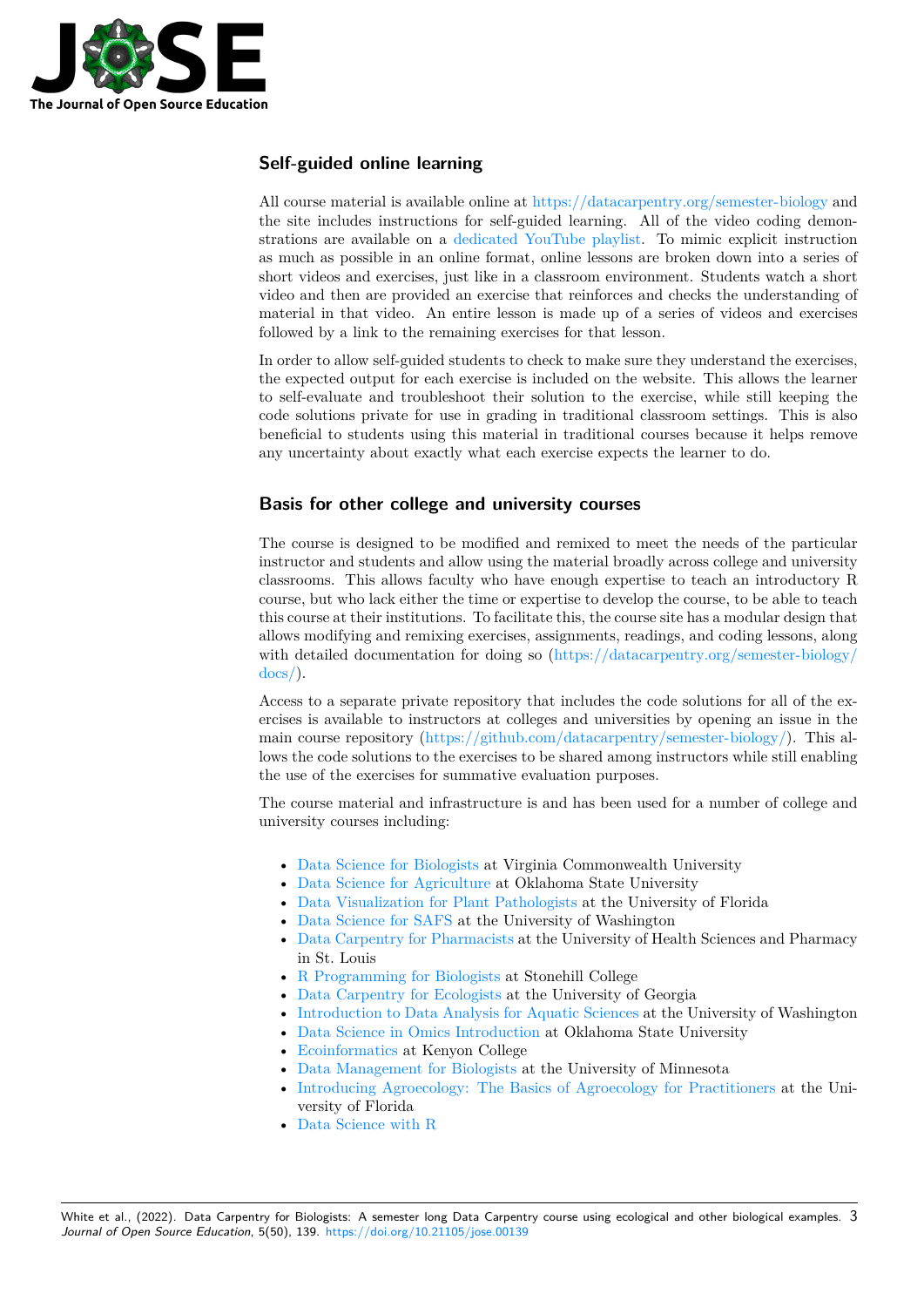

#### **Course Infrastructure**

The course website is built using the Jekyll static site generator with a customized version of the Lanyon theme. Development is conducted in the course's GitHub repository and the site is automatically deployed from this repository using GitHub Pages.

The modular design of the course is supported by "assignments" that automatically combine "readings" and "lecture notes" o[n a topic with "exercises" a](https://jekyllrb.com/)nd associated point values provid[ed by YAML li](https://github.com/poole/lanyon)sts that indicate the exercises to in[clude and the point values t](https://github.com/datacarpentry/semester-biology/)o be assigned to them. The course schedule is automatically gen[erated based on](https://pages.github.com/) selected assignments, also provided in a YAML list. This allows both exercises and assignments to be reused and remixed by changing the selections in YAML lists.

The online materials for the course are designed to be accessible to all learners. The site has been reviewed using the WAVE web accessibility evaluation tool and pa11y, and all videos have been manually captioned by the instructor presenting the material. In order to ensure that accessibility is maintained as the site is continuously updated, we use pa11y-ci and continuous integration (GitHub Actions) to automatically scan all pull requests for accessibility.

This general infrastructure for modular, collaborative, and accessible course development is useful regardless of the content of the course. For example, one of the authors (Zachary Bry[m\) uses](https://github.com/pa11y/pa11y-ci) the same infrastructure for [extension progra](https://github.com/features/actions)ms on agroecology at the University of Florida. We hope that open courses on other topics can be built on this infrastructure to support the broader adoption of collaborative course development for college and university classrooms.

# **[Course Deve](https://trec-agroecology.github.io/introducing-agroecology/)lopment Background**

The initial development of this material and infrastructure was started in 2008 by Ethan White (with help and advice from Morgan Ernest) at Utah State University as part of an NSF CAREER award to develop a Programming for Biologists course to address the need for more computational training in biology. It was then converted to R and the current Data Carpentry for Biologists course structure by Zachary Brym and Ethan White for use at the University of Florida. While being taught at the University of Florida, the TA for the course, Andrew Marx, [contributed substantially to impro](http://www.programmingforbiologists.org/)ving the materials, and a number of members of White and Ernest's Weecology Research Group (including [Kristina Riemer, Sergio Marco](https://datacarpentry.org/semester-biology/)ni, David Harris, and Virnaliz Cruz) contributed new material and improved existing material. Weecology is an interdisciplinary research group that conducts research at the intersection of computation, technology, and ecology, with a long history of involvement in computational training including founding, leadership, maintainer, and instructor roles within The Carpentries. The authors of this material have extensive background in both computational biology and teaching computational tools in workshop and classroom environments.

# **Acknowledgements**

The development of this material was supported by the University of Florida, the National Science Foundation through CAREER award 0953694 to E.P. White, and the Gordon and Betty Moore Foundation's Data-Driven Discovery Initiative through grant GBMF4563 to E.P. White. Thanks to Tracy Teal and The Carpentries for supporting the development and Data Carpentry branding of this course and associated material. Thanks to Claire Williams for her exceptional assistance in course management at the University of Florida

White et al., (2022). Data Carpentry for Biologists: A semester long Data Carpentry course using ecological and other biological examples. 4*Journal of Open Source Education*, 5(50), 139. https://doi.org/10.21105/jose.00139